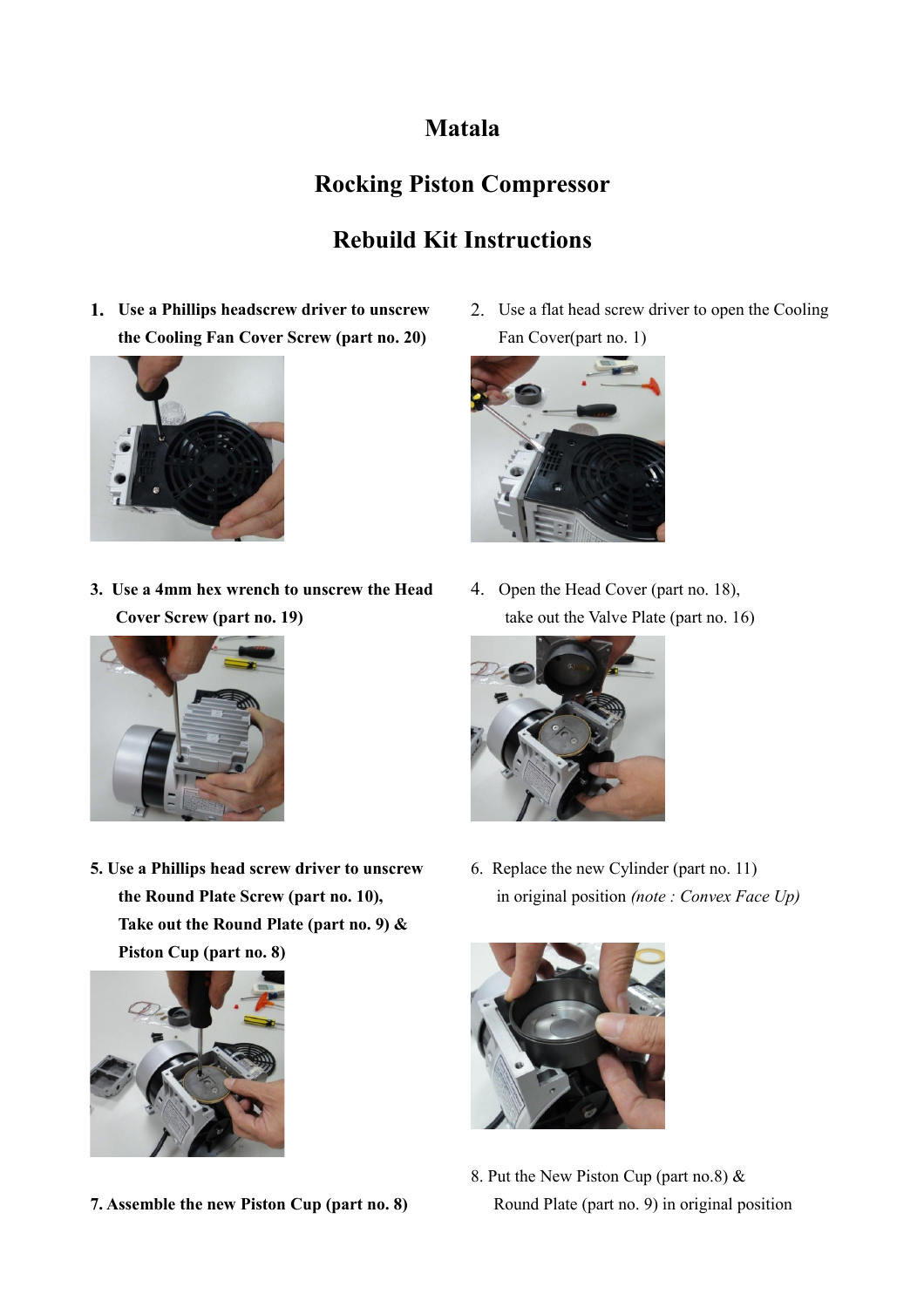#### **& Round Plate (part no. 9)**



**9. Hold the Cylinder in position & use a Phillips head screw driver to tighten the Round Plate Screw (part no. 10)**



**11. Replace the new Valve O-ring (part no. 17)**



10. Replace the new Cylinder O-ring (part no. 12)



12. Remove the Screw that holds the Valve Fixed Strip (part no.31). Remove the Upper & Lower Valve Flappers.(part no. 15)





**13. Replace the new Valve Flappers (part no. 15) Included in your kit.**

#### **13-a 13-b**





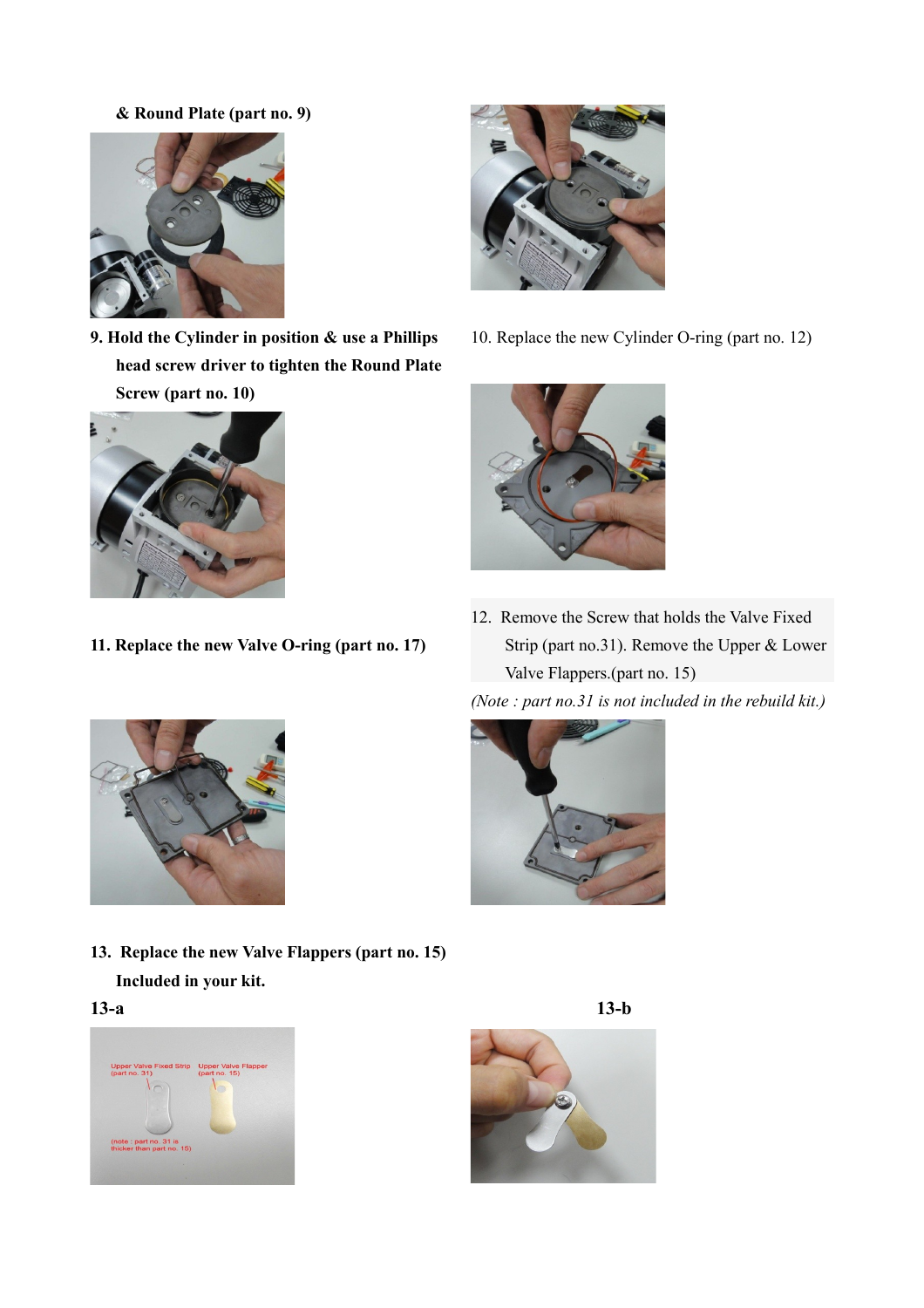**14. Reposition the Valve Fixed Strip (part no. 31) and tighten the screw .** *(Note : The Valve Fixed Strip and Valve Flapper need to be aligned)*



**15. Put on the Valve Plate (part no.16)** *(Note : Cylinder O-ring & Cylinder need to be aligned)*



**16. Please note the relative position of the Valve Plate (part no.16)& Capacitor (part no.28)**



**17. Screw on the Head Cover (part no.18)**



- **19. Screw on the Cooling Fan Cover**
- **18. Replace the Cooling Fan Cover (part no.1)** *(Note : the latch is on the bottom)*



 **PARTS DIAGRAM**